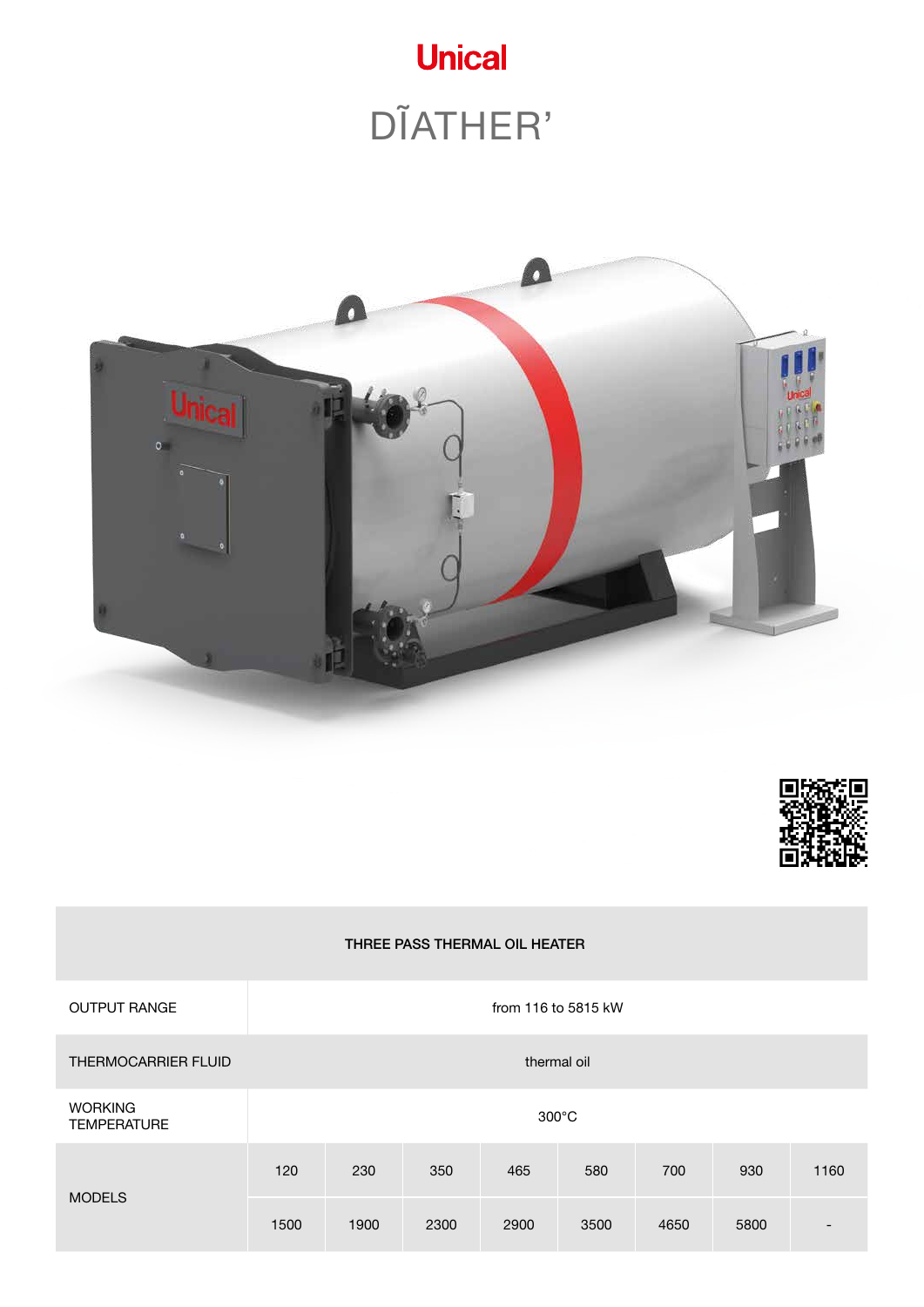## **DESCRIPTION**

#### Three pass thermal oil heater. Horizontal design, vertical on request.

DĨATHER' is a thermarl oil heater, three pass. It can be operated with liquid or gaseous fuels.

#### **Design features:**

- **Coil:** two concentric coils with bottom screen, inserted in the outer shell, hermetically sealed to the smokes, formed by drawn up pipes of seamless steel tubes type, wound in spiral, in quality steel of suitable thickness.
- **Bottom:** of the boiler body boiler, bolted, insulated and endowed with cleaning door and smoke chamber connection to the chimney.
- **Furnace:** with passing flame, accessible from the front door.
- **Front door:** is built in welded steel plate, of wide dimensions to facilitate the operations of maintenance, hinged, insulated with refractory material and endowed with flame sight glass and burner plate.
- **Insulation:** the shell is thermally insulated with a double layer of rock wool cladding, suitably supported and covered externally of aluminum.
- **The base:** is built with a steel frame.

#### **Standard equipment: (1)**

- 2 flanged connections (flow and return) on right-hand side.
- Left-hand or vertical on request.
- Group of gaskets, bolts and counter flanges for flanged connections
- 1 differential pressure switch
- 2 manometers on flow and return manifolds
- Drain valve
- Document folder enclosing:
	- Manufacturer's Declaration of Conformity.
	- Installation, operation and service manuals.
	- Certificates of safety components.
	- Control board's electric schemes and related Declaration of Conformity.

#### **Optional equipment:**

- Outer casing in stainless steel
- Single circulation oil pump unit
- Double circulation oil pump unit
- IML\_OIL Board panel
- V\_ATMO Atmosferic expansion tank
- V\_PRESS Pressurized expansion tank
- V\_OIL Thermal oil collection vessel
- Plant oil loading pump
- DG\_OIL Dearator
- Combustion air preheater

## MAIN COMPONENTS

- 1. Boiler body
- 2. Front door
- 3. Electric panel board
- 4. Differential pressure switch
- 5. Manometers on flow and return manifolds
- T1. Flow connection
- T2. Return connection
- T3. Drain
- T4. Chimney connection



## PRODUCT PLUS VALUES

### ■ COIL

two concentric coils with bottom screen, inserted in the outer shell, hermetically sealed to the smokes, formed by drawn up pipes of "seamless steel tubes" type, wound in spiral, in quality steel of suitable thickness

#### ■ BOTTOM

of the boiler body boiler, bolted, insulated and endowed with cleaning door and smoke chamber connection to the chimney

#### **FURNACE**

with passing flame, accessible from the front door

#### **FRONT DOOR**

of wide dimensions to facilitate the operations of maintenance, hinged, insulated with refractory material and endowed with flame sight glass and burner plate

**EXTERNAL INSULATION** 

made of a double layer of high-density rock wool

EXTERNAL CASING in aluminium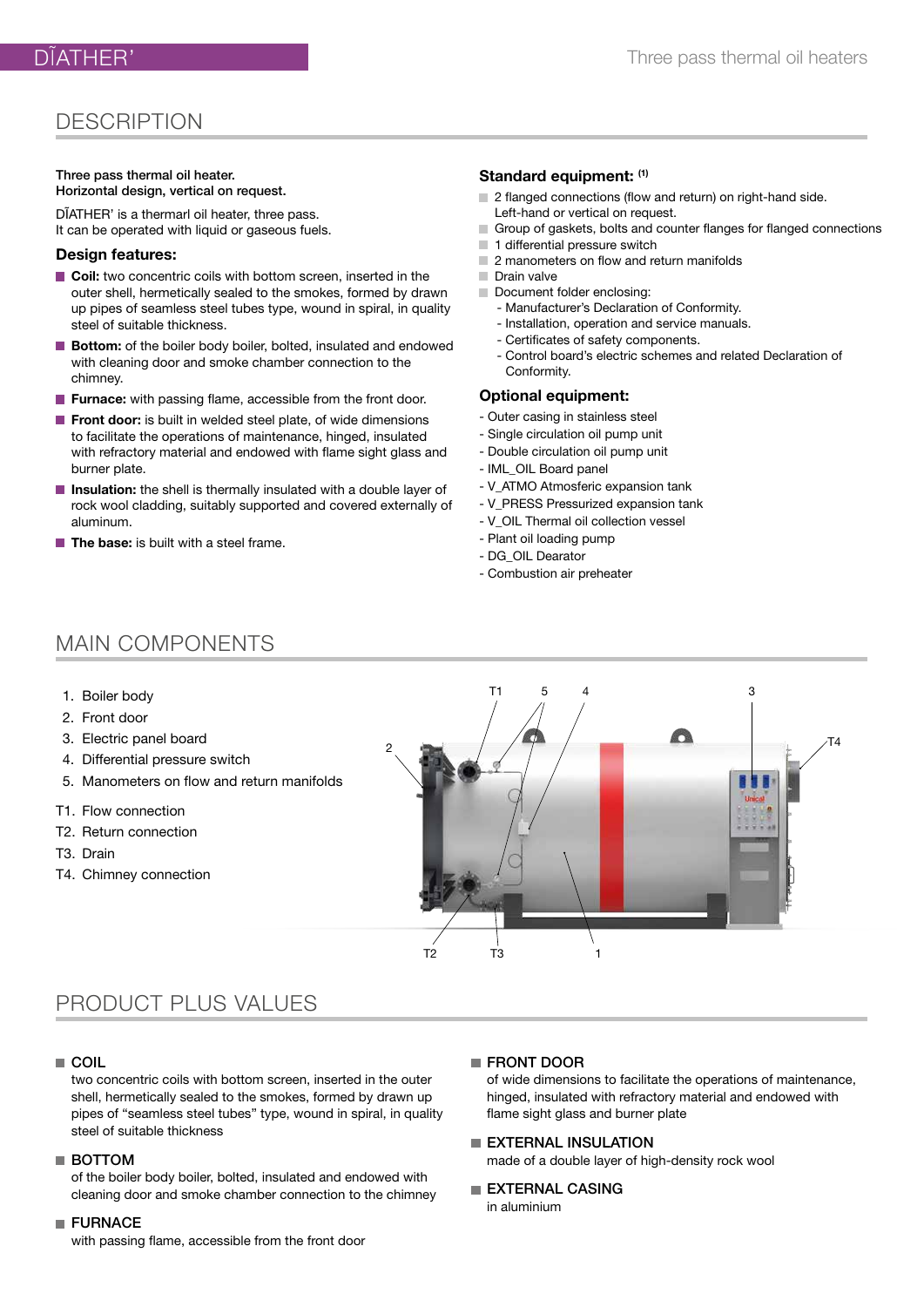# TECHNICAL DATA

| Model | Nominal | Nominal | $\Delta P$ smoke | Oil pump  | Temperature | Head     | Pump  | Oil side   | Burner head | Burner head  | Empty  |
|-------|---------|---------|------------------|-----------|-------------|----------|-------|------------|-------------|--------------|--------|
|       | output  | input   | side             | flow rate | difference  | pressure | power | $\Delta P$ | max. dia.   | min. length. | weight |
|       | kW      | kW      | mbar             | $m^3/h$   | Κ           | m.c.l.   | kW    | m.c.l.     | mm          | mm           | kg     |
| 120   | 116.3   | 134.3   | 1.5              | 6.0       | 40          | 45       | 3     | 26         | 220         | 240          | 700    |
| 230   | 232.6   | 267.6   | 2.0              | 10.6      | 40          | 49       | 5.5   | 23         | 220         | 240          | 950    |
| 350   | 348.8   | 401.0   | 2.5              | 15.9      | 40          | 48       | 5.5   | 25         | 220         | 240          | 1250   |
| 465   | 465.1   | 534.1   | 3.0              | 22.0      | 40          | 45       | 5.5   | 19         | 240         | 240          | 1600   |
| 580   | 581.4   | 668.5   | 3.2              | 26.5      | 40          | 45       | 7.5   | 20         | 240         | 250          | 1700   |
| 700   | 697.7   | 802.1   | 3.1              | 31.8      | 40          | 45       | 7.5   | 23         | 240         | 250          | 1800   |
| 930   | 930.2   | 1069.3  | 3.5              | 42.0      | 40          | 40       | 7.5   | 17         | 270         | 250          | 2300   |
| 1160  | 1162.8  | 1336.8  | 3.8              | 50.0      | 40          | 46       | 11.0  | 25         | 300         | 260          | 2800   |
| 1500  | 1511.6  | 1737.6  | 4.0              | 69.0      | 40          | 42       | 11.0  | 20         | 360         | 260          | 3800   |
| 1900  | 1860.5  | 2138.4  | 4.2              | 81.0      | 40          | 50       | 15    | 27         | 360         | 260          | 4200   |
| 2300  | 2325.6  | 2672.5  | 4.5              | 101.0     | 40          | 49       | 15    | 24         | 360         | 270          | 6000   |
| 2900  | 2906.9  | 3342.0  | 4.5              | 126.0     | 40          | 60       | 30    | 37         | 430         | 270          | 8500   |
| 3500  | 3488.4  | 4009.2  | 5.0              | 159.0     | 40          | 56       | 30    | 32         | 430         | 270          | 9000   |
| 4650  | 4651.2  | 5346.0  | 6.0              | 202.0     | 40          | 58       | 37    | 35         | 430         | 280          | 13000  |
| 5800  | 5813.9  | 6682.7  | 7.0              | 252.0     | 40          | 58       | 45    | 41         | 430         | 280          | 15000  |

# DIMENSIONS





| Model | W    | L    | н    | D    | E    | T1/T2     | T <sub>3</sub> | T <sub>4</sub> |
|-------|------|------|------|------|------|-----------|----------------|----------------|
|       | mm   | mm   | mm   | mm   | mm   | <b>DN</b> | <b>DN</b>      | Øi mm          |
| 120   | 930  | 1570 | 1170 | 620  | 800  | 32        | 20             | 194            |
| 230   | 1060 | 1810 | 1300 | 680  | 900  | 40        | 20             | 244            |
| 350   | 1060 | 2120 | 1300 | 680  | 900  | 50        | 20             | 244            |
| 465   | 1240 | 2250 | 1490 | 780  | 1060 | 65        | 20             | 294            |
| 580   | 1240 | 2380 | 1490 | 780  | 1060 | 65        | 20             | 294            |
| 700   | 1260 | 2380 | 1500 | 780  | 1060 | 65        | 20             | 294            |
| 930   | 1370 | 3000 | 1610 | 840  | 1160 | 80        | 20             | 344            |
| 1160  | 1540 | 3270 | 1780 | 920  | 1320 | 100       | 25             | 344            |
| 1500  | 1670 | 3550 | 1920 | 1000 | 1440 | 100       | 25             | 394            |
| 1900  | 1670 | 3700 | 1920 | 1000 | 1440 | 125       | 25             | 394            |
| 2300  | 1840 | 4100 | 2100 | 1080 | 1580 | 125       | 25             | 444            |
| 2900  | 2200 | 4400 | 2450 | 1260 | 1900 | 150       | 25             | 494            |
| 3500  | 2200 | 4620 | 2450 | 1260 | 1900 | 150       | 25             | 494            |
| 4650  | 2390 | 5920 | 2650 | 1360 | 2060 | 200       | 25             | 594            |
| 5800  | 2690 | 6490 | 2990 | 1530 | 2360 | 200       | 25             | 694            |